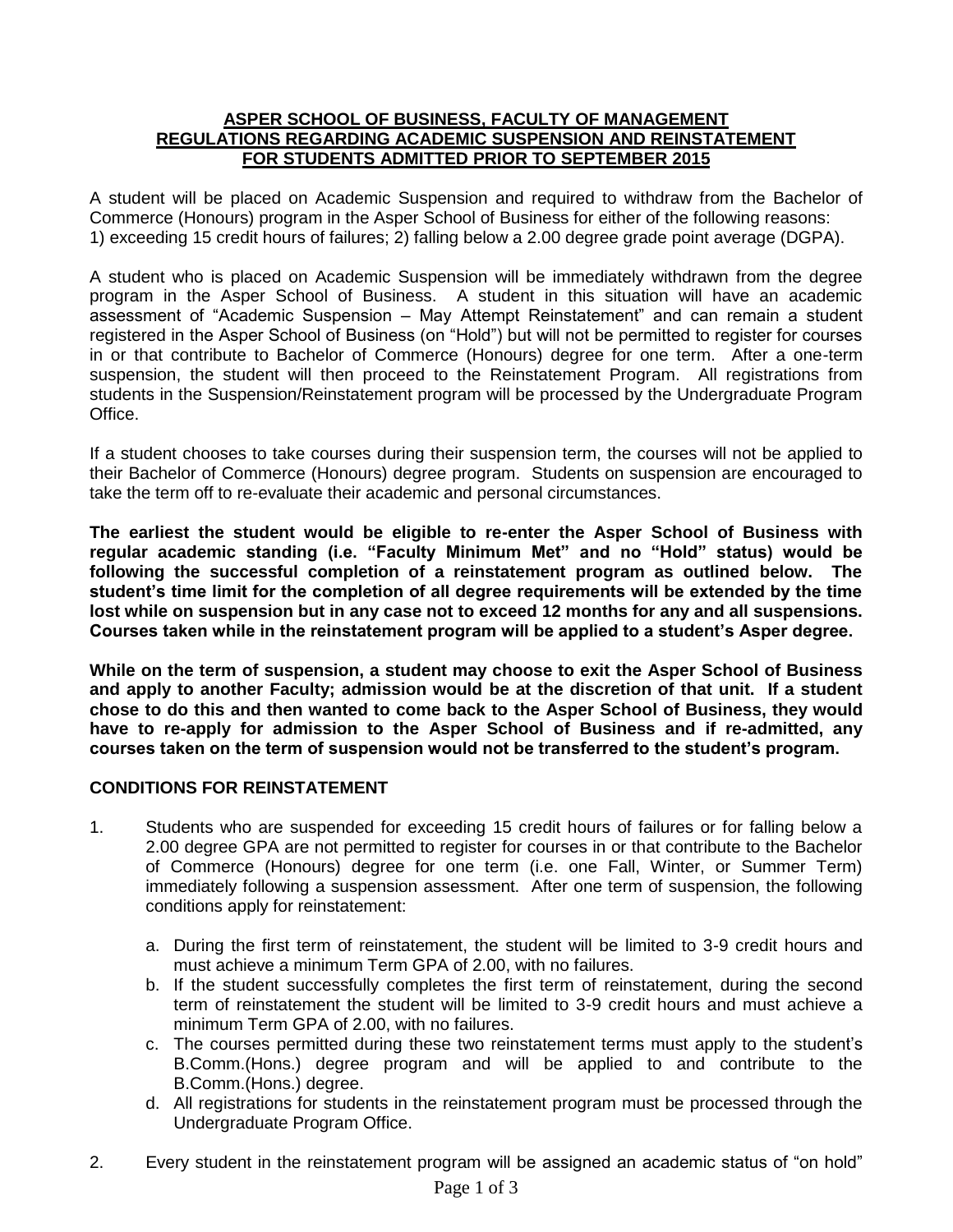and must register (or make any registration revisions) for all courses through the Undergraduate Program Office. The Undergraduate Program Office will assist the student with the selection of courses mindful of all academic and program requirements. Furthermore, the student will get a reminder of the support systems within the University available to students (this information is also included in the letter students receive when apprised of their academic status). Every student, once they meet with the assigned Program Advisor, will be given the opportunity to fill out an "Academic Needs Self-Assessment" survey. This will assist the student in becoming more self-aware of potential obstacles to their academic success.

- 3. Students who fail to meet the prescribed minimum academic standard of the reinstatement program (failure of a course or failure to attain the minimum required Term GPA of 2.00 in any reinstatement term) will be required to re-enter the reinstatement program, starting with a oneterm suspension from all courses contributing to the B.Comm. (Hons.) degree as stated in item 1.
- 4. If, within a second reinstatement program, a student fails any course or fails to attain the minimum required Term GPA of 2.00, s/he will have failed the second attempt at reinstatement. If the student still wants to enter another reinstatement program, s/he will have to appeal to the Undergraduate Program Committee for permission to enter a third reinstatement program. If the appeal is granted, the conditions for reinstatement remain as specified in this policy, with the possibility of additional requirements. Only documented medical or compassionate grounds will be considered valid reasons to appeal for a third reinstatement attempt.
- 5. Students who are suspended following their expected graduating term may appeal to the Undergraduate Program Manager to proceed with items 1a and 1b without the suspension of one term. The requirement for a minimum 2.00 Term GPA, with no failures, on all course work attempted while in the reinstatement program will apply (as per point 1). If the Undergraduate Program Manager denies the appeal, then the student may take the appeal to the Undergraduate Program Committee.
- 6. Courses previously taken successfully may not be repeated as part of the reinstatement program.
- 7. Subject to compliance with any VW policies or regulations, students are permitted to voluntarily withdraw from courses taken as part of the reinstatement program, provided they withdraw by the published voluntary withdrawal deadline date. Any registration changes would be processed through the Undergraduate Program Office.
- 8. Upon successful completion of these conditions, and upon request, the student will be formally reinstated and eligible to continue in the Asper School of Business with a regular student status.
- 9. Once reinstated, any further failures and/or NP's or an assessment of a degree GPA of less than 2.00 will result in the student being placed on a new academic suspension, and the conditions for reinstatement remain as specified in this policy.
- 10. The above reinstatement program is the only way a student who has been placed on academic suspension may be reinstated.

## **NOTES AND INTERPRETATION**

1. Students suspended in January will be allowed to continue in any spanned courses (i.e. courses that span both the Fall and Winter Terms) offered by other Faculties/Schools. Each such course will comprise 3 or 6 credit hours of the reinstatement program, provided that it is